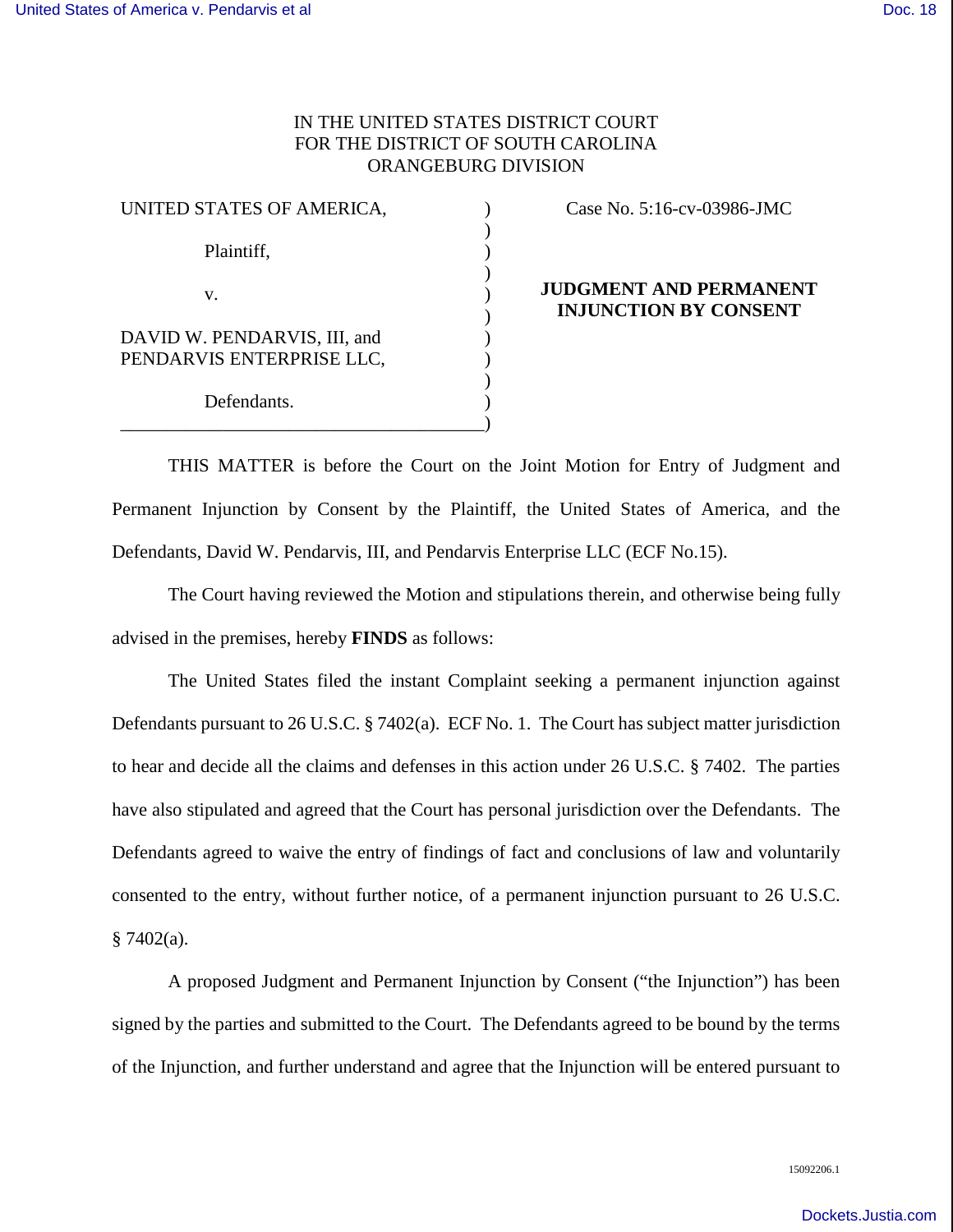Fed. R. Civ. P. 65 and may result in the entry, without further notice, of a final judgment against them in this case. The Defendants have further agreed to waive any right they may have to appeal from the Injunction or any final judgment entered against them in this case.

The parties requested that the Court retain jurisdiction over this matter for the purpose of implementing and enforcing the Injunction. The Defendants understand and agree that if they fail to comply with the terms of the Injunction, they may be subject to civil and criminal sanctions for contempt of court. The Defendants further understand and agree that the United States may, without further notice, conduct post-judgment discovery to monitor their compliance with the Injunction.

The parties agree that entry of the Injunction will resolve all issues in this case as contemplated by Federal Rules of Civil Procedure 54 and 58. However, entry of the Injunction will not preclude the United States, or any of its agencies, from pursuing any other civil or criminal matter or proceeding against the Defendants, nor will it preclude the Defendants from contesting the underlying federal employment and unemployment tax liabilities in other matters or proceedings.

Accordingly, it is hereby **ORDERED** and **ADJUDGED** that the Joint Motion for Entry of Judgment and Permanent Injunction by Consent is **GRANTED**.

It is **FURTHER ORDERED** and **ADJUDGED** pursuant to 26 U.S.C. § 7402(a) that David W. Pendarvis, III (individually and doing business under any other name or using any other entity), Pendarvis Enterprise LLC, and their representatives, agents, servants, employees, attorneys, successors in interest, assigns, and anyone in active concert or participation with them, shall—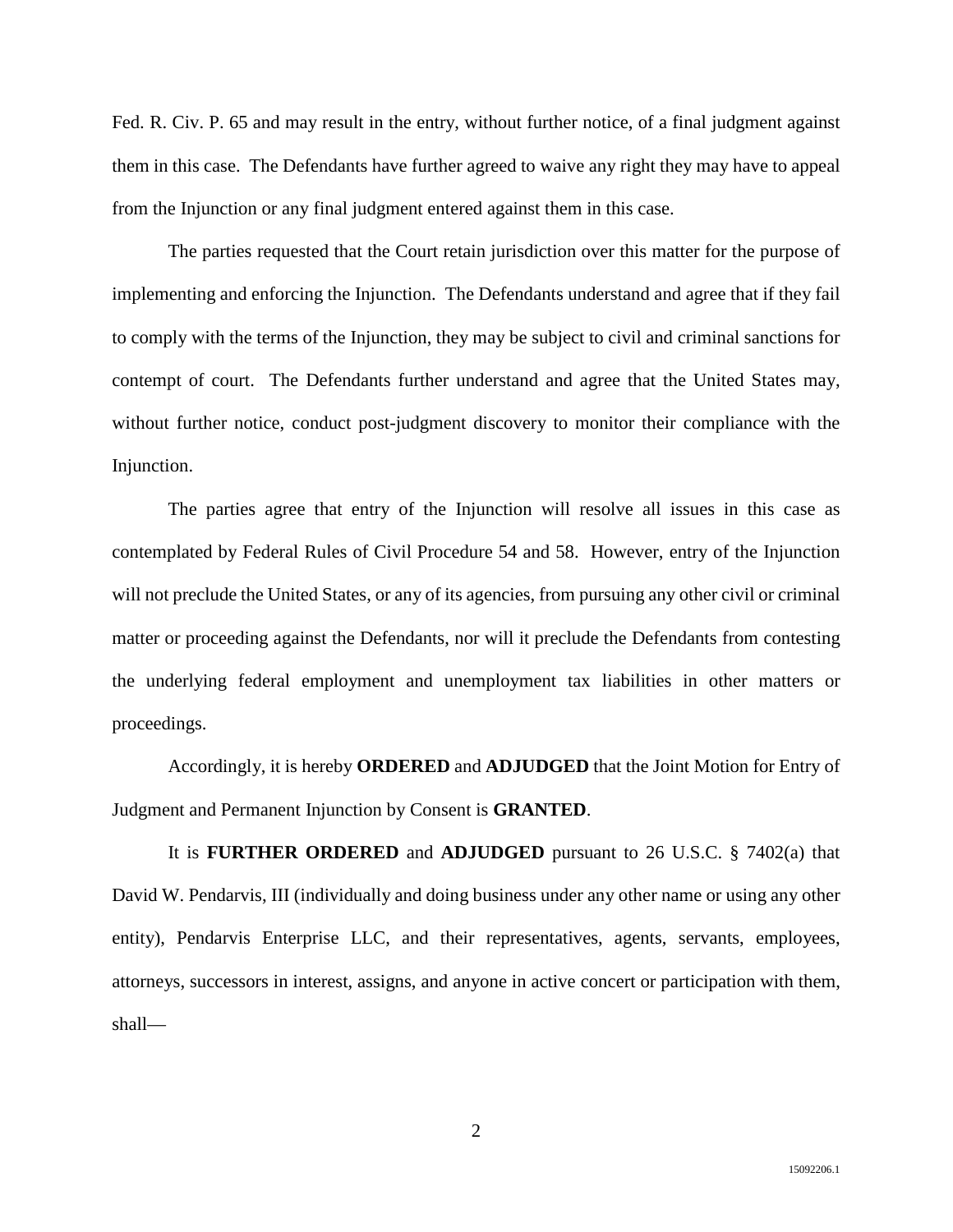1. withhold and pay over to the Internal Revenue Service all income and Federal Insurance Contributions Act ("FICA") taxes of their employees, as well as the employer's portion of Federal Unemployment Tax Act ("FUTA") and FICA taxes, as required by law;

2. segregate and hold separate and apart from all other funds the monies withheld from employees for taxes pursuant to any internal revenue laws of the United States, and deposit such monies and the employer's share of FICA taxes in an appropriate federal depository bank in accordance with the federal deposit regulations;

3. deposit FUTA taxes in an appropriate federal depository bank each quarter in accordance with the federal deposit regulations;

4. for a period of five years, sign and deliver affidavits to the Internal Revenue Service at 1835 Assembly Street, MDP 36, Columbia, South Carolina 29201, or to such other specific location as directed by the Service, not later than the twentieth day of each month, stating that the requisite withheld income, FICA, and FUTA tax deposits were timely made;

5. timely file all required Form 941 and 940 tax returns with the Internal Revenue Service at 1835 Assembly Street, MDP 36, Columbia, South Carolina 29201, or to such other specific location as directed by the Service;

6. timely pay the federal tax liabilities reported as due on every Form 941 and 940 return that David W. Pendarvis, III, and/or Pendarvis Enterprise LLC are required to file;

3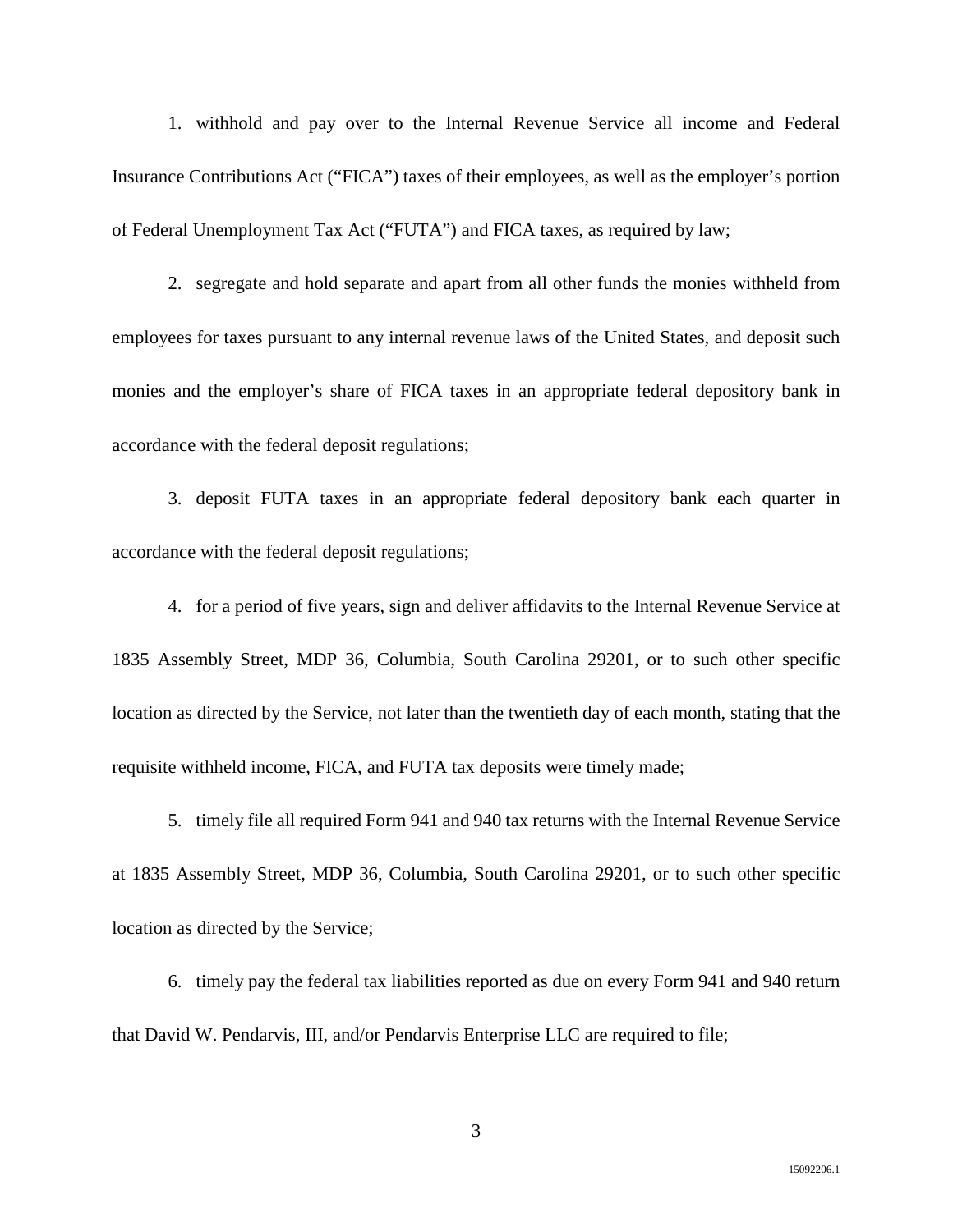7. not convey or assign any of Pendarvis Enterprise LLC's property or rights to property or make any disbursements from the assets of Pendarvis Enterprise LLC before paying all the federal tax liabilities reported as due on each tax return required to be filed after the date of this Judgment and Permanent Injunction by Consent; and

8. promptly notify the Internal Revenue Service of any entity that David W. Pendarvis, III, may own, manage, or work for during the next five years.

**IT IS FURTHER ORDERED** and **ADJUDGED** that this Court retains jurisdiction over this case to ensure compliance with this Judgment and Permanent Injunction by Consent and that the United States may, without further notice, conduct full post-judgment discovery to monitor the Defendants' compliance with this order.

> s/J. Michelle Childs J. MICHELLE CHILDS UNITED STATES DISTRICT JUDGE

April 13, 2017 Columbia, South Carolina